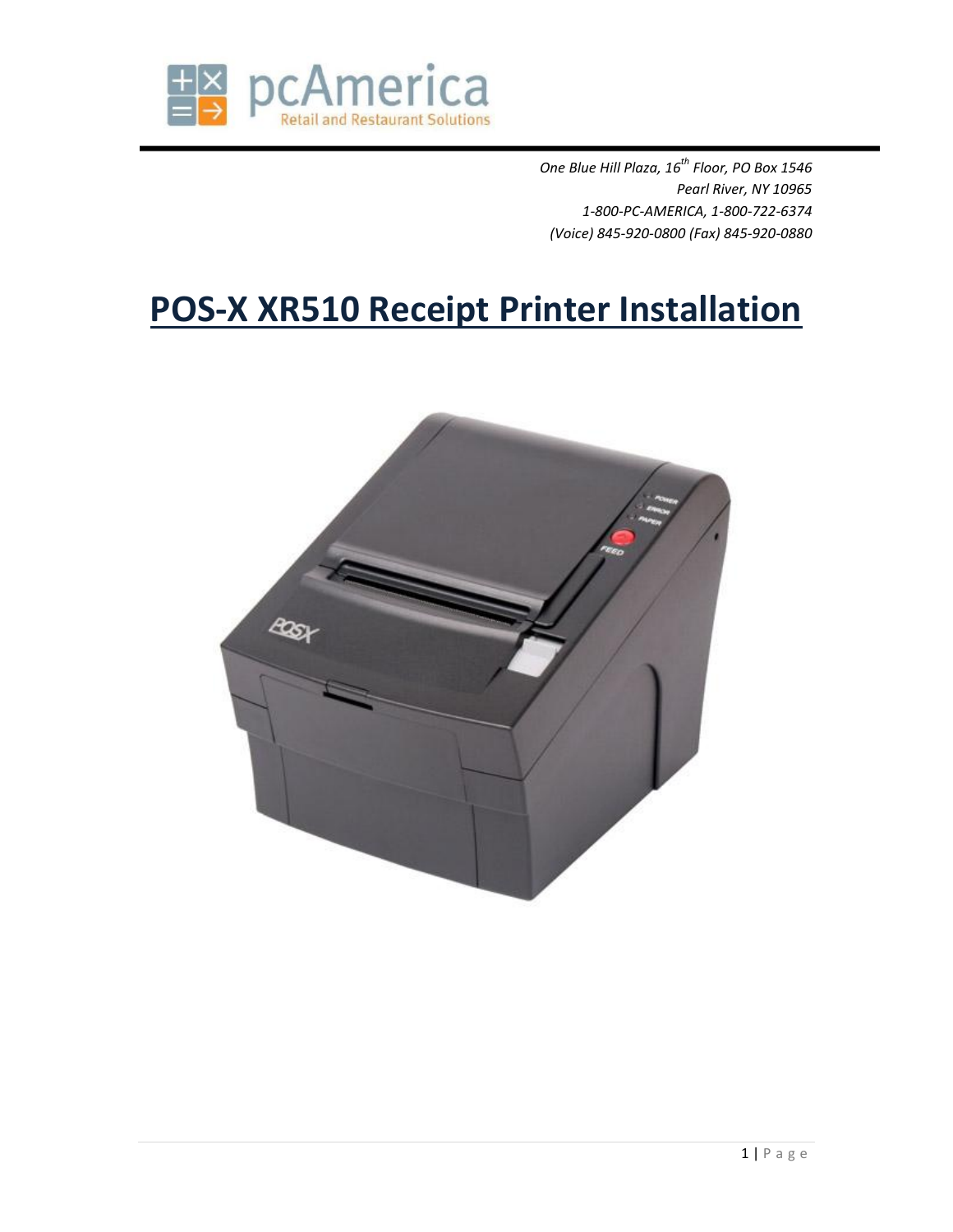## **Printer Driver Installation**

File is available to download here:

http://download2.pcamerica.com/drivers/POS-X\_Receipt\_Printer\_Driver.zip

| LIPSON Advanced Printer Driver for TM Series - Installshield Wizard<br><b>License Agreement</b><br>Please read the following license agreement carefully.<br>SOFTWARE LICENSE AGREEMENT<br>≐<br>IMPORTANT - PLEASE READ CAREFULLY! The EPSON software you are about to<br>download will be licensed to you, the licensee, on the condition that you agree with SEIKO<br>EPSON CORPORATION ("EPSON") to the terms and conditions set forth in this legal<br>agreement. PLEASE READ THIS AGREEMENT CAREFULLY. YOU WILL BE BOUND BY THE<br>TERMS OF THIS AGREEMENT IF YOU INSTALL, DOWNLOAD, COPY, OR OTHERWISE USE<br>THE SOFTWARE. If you do not agree to the terms contained in this agreement, please do<br>not install or download the software. Please record the date of download in order to<br>activate the limited ninety (90) day warranty (see below).<br>If you agree to these terms and conditions, EPSON grants to you a nonexclusive license<br>to use the following software (the "Software"):<br>F I accept the terms in the license agreement<br>C I do not accept the terms in the license agreement<br>histal Street<br><bbk<br>Next &gt;<br/>Cancel</bbk<br> | 1. Download and extract/open the POS-<br>X_EpsonAPD.exe file.<br>2. Select I accept the terms in the license agreement<br>and select Next.<br>3. Select Next again to save the files in the default<br>location.                                                                |
|---------------------------------------------------------------------------------------------------------------------------------------------------------------------------------------------------------------------------------------------------------------------------------------------------------------------------------------------------------------------------------------------------------------------------------------------------------------------------------------------------------------------------------------------------------------------------------------------------------------------------------------------------------------------------------------------------------------------------------------------------------------------------------------------------------------------------------------------------------------------------------------------------------------------------------------------------------------------------------------------------------------------------------------------------------------------------------------------------------------------------------------------------------------------------------|---------------------------------------------------------------------------------------------------------------------------------------------------------------------------------------------------------------------------------------------------------------------------------|
| Select 05<br>$\vert x \vert$<br>Select Install OS<br>C WindowsNT4.0 C Windows2000 G WindowsXP C WindowsVista<br>Select Install Language<br>$G$ US<br>$C$ JP<br>$C$ SC<br>$C$ TC<br>$C$ SA<br>< Back<br>Next ><br>Cancel                                                                                                                                                                                                                                                                                                                                                                                                                                                                                                                                                                                                                                                                                                                                                                                                                                                                                                                                                         | 4. The Printer Driver Files will be copied to your<br>machine. For the Select OS Box, select Windows<br><b>XP</b> and Select <b>Next</b> .                                                                                                                                      |
| elect Module<br>$\overline{\mathbf{x}}$<br>Select Install Module<br>EPSON TM-T70 Receipt<br>$\blacktriangle$<br>EPSON TM-T86F Receipt<br><b>DEPSON TM-T88III Receipt</b><br>EPSON TM-T88IIIX Receipt<br><b>EPSON TM-T88IV Receipt</b><br>EPSON TM-T90 Receipt<br>EPSON TM-U210 Receipt<br><b>JEPSON TM-U220 Receipt</b><br>EPSON TM-U375 Receipt<br>◛<br>TEPSON TM-LI375 Slin<br>DELETE<br>COPY<br>Printer Port Setting, e.t.c<br>$\leq$ Back<br>Finish<br>Cancel                                                                                                                                                                                                                                                                                                                                                                                                                                                                                                                                                                                                                                                                                                               | 5. Then on the Select Module Screen, select EPSON<br>TM-T88III Receipt (If you'll be installing an XR210<br>Kitchen Printer, you will also want to select EPSON<br>TM-U220 Receipt). Do not change Printer Port<br>Setting for now; we will do this later.<br>6. Select Finish. |

7. After the files are copied, and drivers are installed, you will be asked to Reboot. Skip this step for now. (Your printers will show up as **Not Available**, but they can still be used.)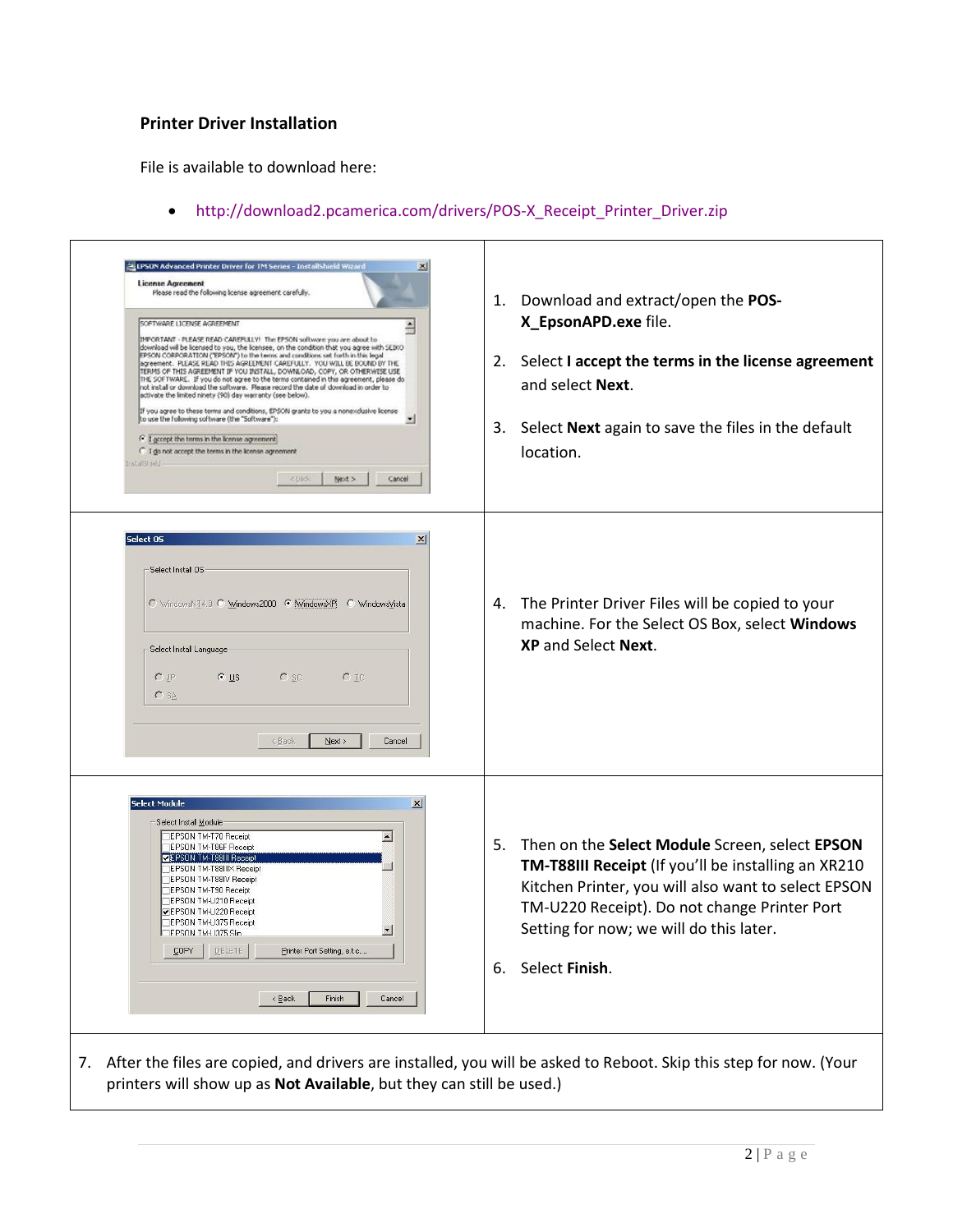## **Printer Configuration**

| start<br>Control Panel                                                                                                                                                                     |  | 1. Select the Start Menu, then select Control Panel.                                                                      |
|--------------------------------------------------------------------------------------------------------------------------------------------------------------------------------------------|--|---------------------------------------------------------------------------------------------------------------------------|
| <b>Printers and Other Hardware</b><br>Change the settings for your printer, keyboard, mouse,<br>camera, and other hardware.<br>Printers and<br>Faxes                                       |  | 2. Select Printers and Other Hardware (Or Printers<br>and Faxes). Then select View Installed Printers or<br>Fax printers. |
| EPSON TM-T88III Receipt<br>Open<br>Set as Default Printer<br>Printing Preferences<br>Pause Printing<br>Sharing<br>Use Printer Offline<br>Create Shortcut<br>Delete<br>Rename<br>Properties |  | 3. Right-Click on EPSON TM-T88III Printer, and go to<br>Properties.                                                       |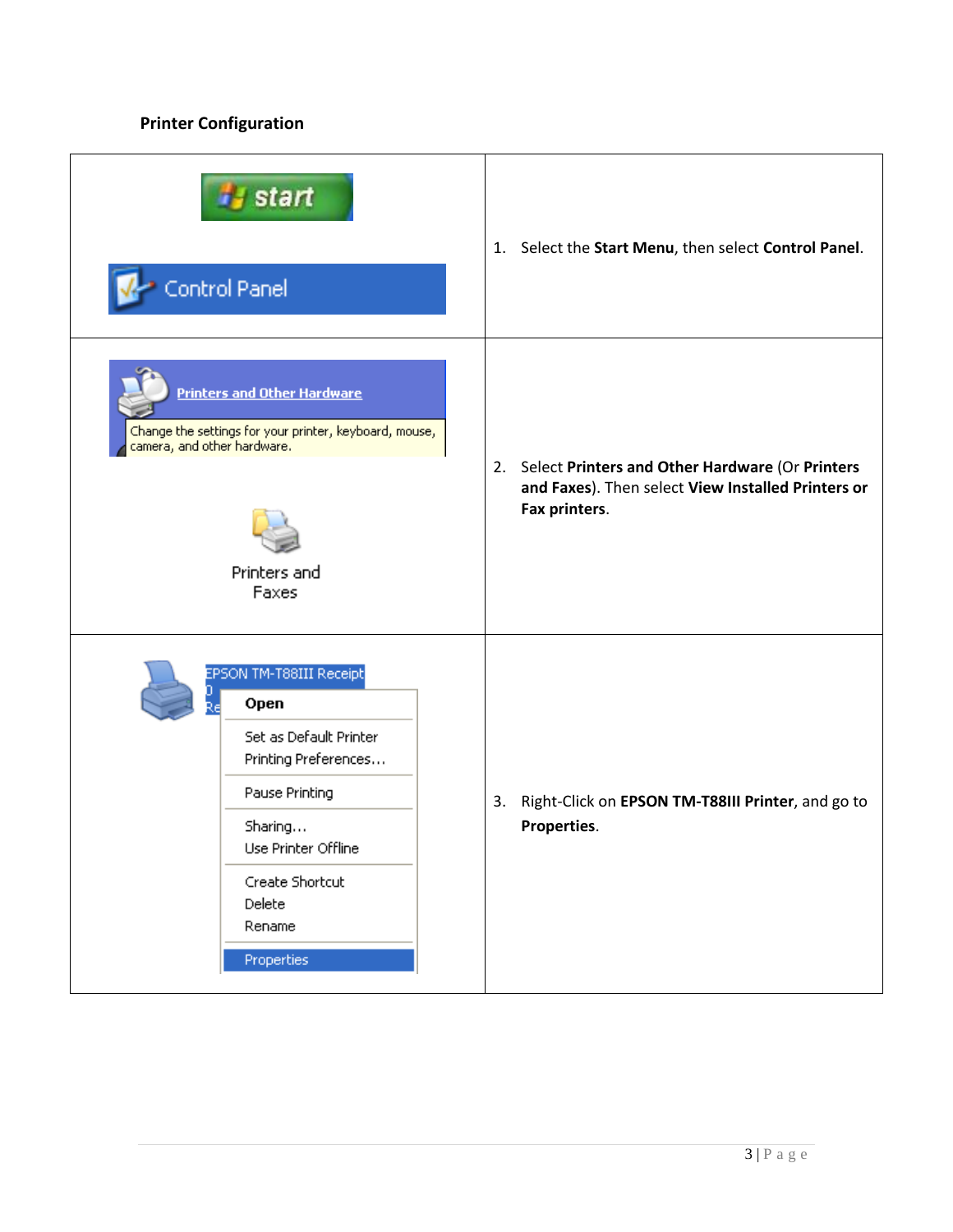| $\sqrt{2}$<br><b>EPSON TM-T88III Receipt Properties</b><br>Printer Settings<br>Utility<br>Barcode<br>Font<br>Version<br>Ports<br>Advanced<br>General<br>Sharing<br>Security<br>EPSON TM-T88III Receipt<br>Print to the following port(s). Documents will print to the first free<br>checked port.<br>Description<br>Printer<br>Port<br>LPT1: Printer Port<br>EPSON TM-T88III Receipt.<br>LPT2: Printer Port<br>LPT3: Printer Port<br>COM1: Serial Port<br>EPSON TM-T88IV Receipt<br>COM2: Serial Port<br>COM3: Serial Port<br>□ COM4: Serial Port<br>Add Port<br>Configure Port<br>Delete Port<br>Enable bidirectional support<br>Enable printer pooling | 6.<br>7. | 4. Select the Ports tab at the top. Uncheck Enable<br>Bidirectional Support (Incompatible Feature).<br>5. Then change the printer port to the appropriate<br>LPT, COM, USB Port or IP Address (Note, the port<br>to be selected will not have ESD in front of the<br>correct port).<br>Select Apply.<br>Next select the General tab and try to print a test<br>page by selecting Print Test Page. |
|----------------------------------------------------------------------------------------------------------------------------------------------------------------------------------------------------------------------------------------------------------------------------------------------------------------------------------------------------------------------------------------------------------------------------------------------------------------------------------------------------------------------------------------------------------------------------------------------------------------------------------------------------------|----------|---------------------------------------------------------------------------------------------------------------------------------------------------------------------------------------------------------------------------------------------------------------------------------------------------------------------------------------------------------------------------------------------------|
| OΚ<br>Cancel<br>Help<br><b>Apply</b><br>$\sqrt{2}$<br><b>EPSON TM-T88III Receipt Printing Preferences</b><br>Main<br>Layout<br>Water Mark<br>Operation<br>Document Settings<br>Utility<br>Halftone Settings<br>Version<br>EPSON TM-T88III Receipt Document Settings<br>Paper Conservation: <top &="" bottom=""><br/>Smoothing large device font: <enable><br/>Print all text as graphics image: <no><br/>Paper Conservation<br/>None<br/>Top<br/>Bottom<br/>Top &amp; Bottom<br/>0K<br/>Help<br/>Cancel<br/>Apply</no></enable></top>                                                                                                                    |          | 8. At the General tab, select Printing Preferences.<br>Then select Document Settings, and change Paper<br>Conservation to Top & Bottom.                                                                                                                                                                                                                                                           |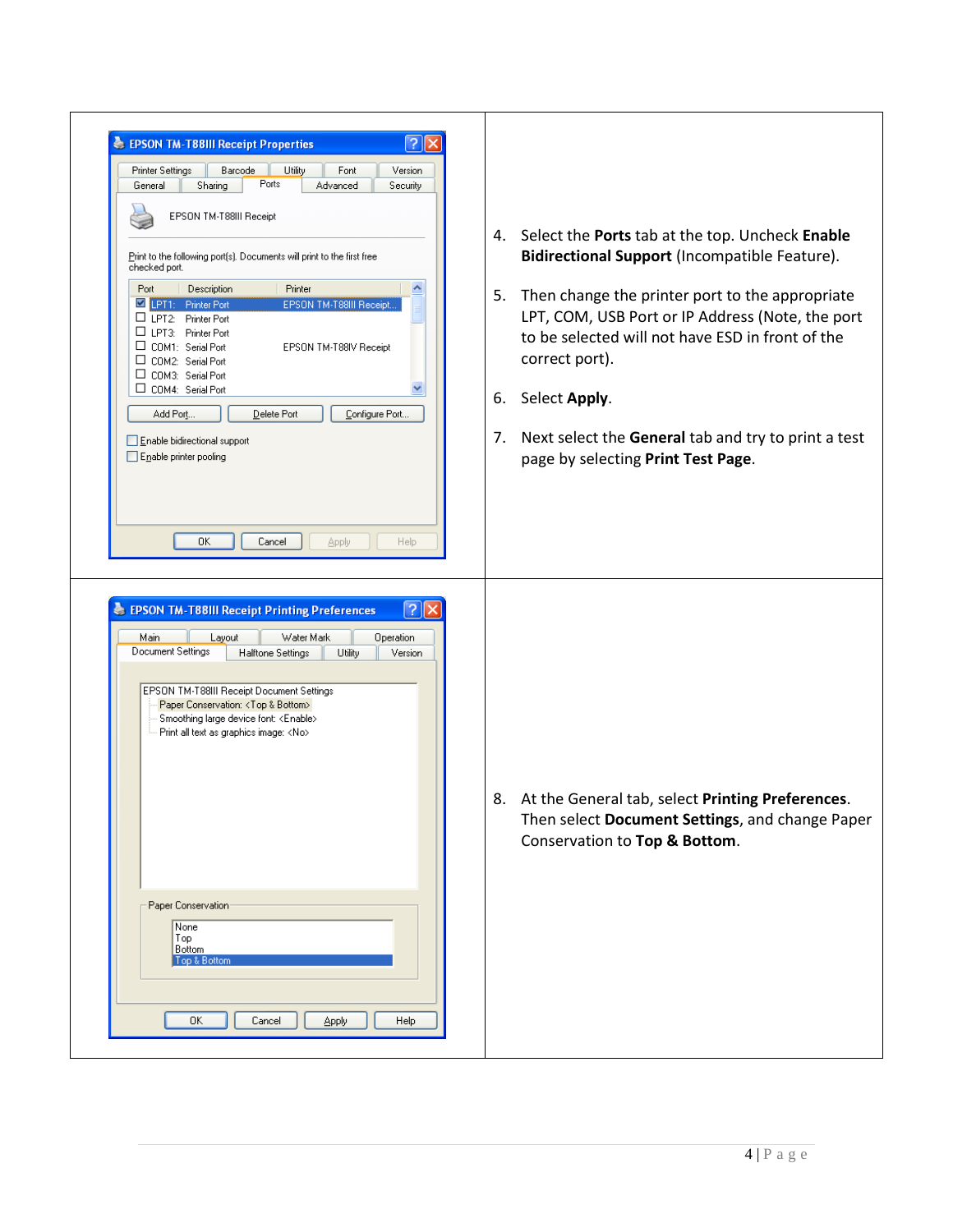| EPSON TM-T88III Receipt Printing Preferences<br>$ ?  \times$<br>Halftone Settings<br>Versio<br>Document Settings<br>Utility<br>Water Mark<br>Operation<br>Layout<br>Main<br>Operation when document starts<br>Start of Documen<br>$  2  \times$<br><b>End of Document</b><br>Operation when page starts<br>Feed paper to the print starting position<br>Start of Page<br>Send Command<br>Operation when page ends<br>End of Page<br>Not open (not send a command) v<br>Open Drawer:<br>$\boxed{0.0}$ $\frac{1}{2}$ mm<br>Paper Feed<br>Form Fee<br>Operation when document ends<br>End of Document<br>Paper Cul<br>F Feed to cut position before cut<br>Manual Cut<br>Partial Cut<br>0K<br>Cancel<br>Apply<br>OK.<br>Cancel<br> 3 <br><b>EPSON TM-T88III Receipt Properties</b> | Select the <b>Operation</b> tab, and End of Document,<br>9.<br>and uncheck Feed to cut Position; change Partial<br>Cut to Manual Cut by moving the slider to the left.<br>10. Select OK to apply changes to the End of<br>Document page.<br>11. Select OK again to apply changes to the printing<br>preferences page.                                                                                                                      |
|---------------------------------------------------------------------------------------------------------------------------------------------------------------------------------------------------------------------------------------------------------------------------------------------------------------------------------------------------------------------------------------------------------------------------------------------------------------------------------------------------------------------------------------------------------------------------------------------------------------------------------------------------------------------------------------------------------------------------------------------------------------------------------|--------------------------------------------------------------------------------------------------------------------------------------------------------------------------------------------------------------------------------------------------------------------------------------------------------------------------------------------------------------------------------------------------------------------------------------------|
| Advanced<br>General<br>Sharing<br>Ports<br>Security<br>Barcode<br>Printer Settings<br>Utility<br>Font<br>Version<br>Font Name Barcode4<br>$\overline{\phantom{a}}$<br>Code39<br>$\blacktriangledown$<br>Type<br>Element Width $\boxed{2}$ $\frac{1}{2}$ $\boxed{2.6}$ $\boxed{ }$ Composite<br>Element Height 80 - [1.255] 11.2 mm 32.0 Point<br>Select this font size in the application. For detailed information<br>for programming, see the sample programs or the manual.<br>Not printed<br><b>HRI</b> Position<br>$\blacktriangledown$<br><b>HRI Font</b><br>C FontA<br>$C$ FontB<br>$C$ FontC<br>0K<br>Cancel<br>Apply<br>Help                                                                                                                                           | 12. At the printing properties page select the<br>Advanced tab and select Printing Defaults, and<br>perform the same steps outlined in Step 8 through<br>11 above (Starting with Document Settings).<br>13. Select Ok to apply changes to the printing defaults<br>page.<br>14. At the printing preferences page select the<br>Barcode tab, select Barcode4, change Element<br>Width to 2, Element Height to 80.<br>15. Finally select OK. |

17. Once you do this, you will want to turn the printer Off, and then back On again, to re-initialize the printer's settings.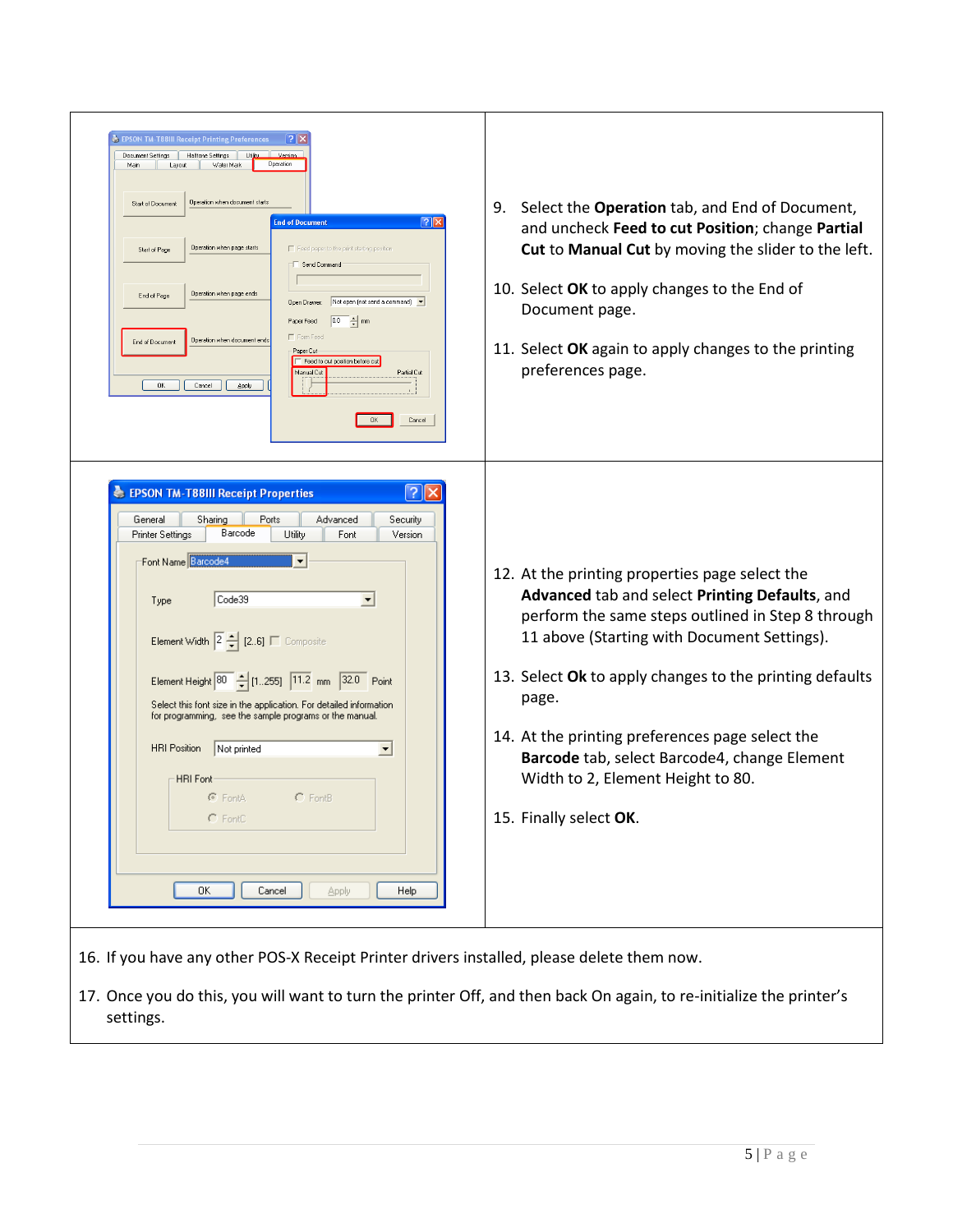## **Configuration in CRE/RPE**

| <b>Printer Options</b><br><b>Printer Type Epson Thermal Receipt Printer</b><br>☑ Cut receipt at this station<br>Disable printer at this station<br>Print master/subordinate receipts<br>Lines to feed before cutting $8$<br>Print orders using two colors (Epson only) | Select Friendly Printer<br><b>Receipt</b><br>Report<br><b>Full Size Invoice</b><br>Slip<br>Label<br><b>Endorse</b><br>Fax | Select Local Windows Printer<br><b>None\Default</b><br><b>Microsoft XPS Document Writer</b><br><b>Generic / Text Only</b><br>Fax<br><b>EPSON TM-T88III Receipt</b> |
|------------------------------------------------------------------------------------------------------------------------------------------------------------------------------------------------------------------------------------------------------------------------|---------------------------------------------------------------------------------------------------------------------------|--------------------------------------------------------------------------------------------------------------------------------------------------------------------|
|                                                                                                                                                                                                                                                                        |                                                                                                                           |                                                                                                                                                                    |
| <b>Station Options</b>                                                                                                                                                                                                                                                 |                                                                                                                           |                                                                                                                                                                    |

- 1. Start the RPE/CRE program.
- 2. Select the **Options/Manager** and enter your password (where applicable).
- 3. Select **[4] Setup | [L] Friendly Printer Setup** and re-enter your password if necessary.
- 4. Select **Receipt** in the **Select Friendly Printer** list on the left.
- 5. Select the **EPSON TM-T88III Receipt** in the **Select local Windows printer** list on the right.
- 6. Select **Epson Thermal Receipt Printer** as the Printer Type.
- 7. Select **Cut Receipt at this Station**.
- 8. Select **Print logo on receipts at this station** (if applicable).
- It is also possible to print a logo, but it must first be uploaded to the printer. Contact POS-X Tech Support (800-790-8657 or support@pos-x.com) for assistance.
- 9. Select **Save & Exit**.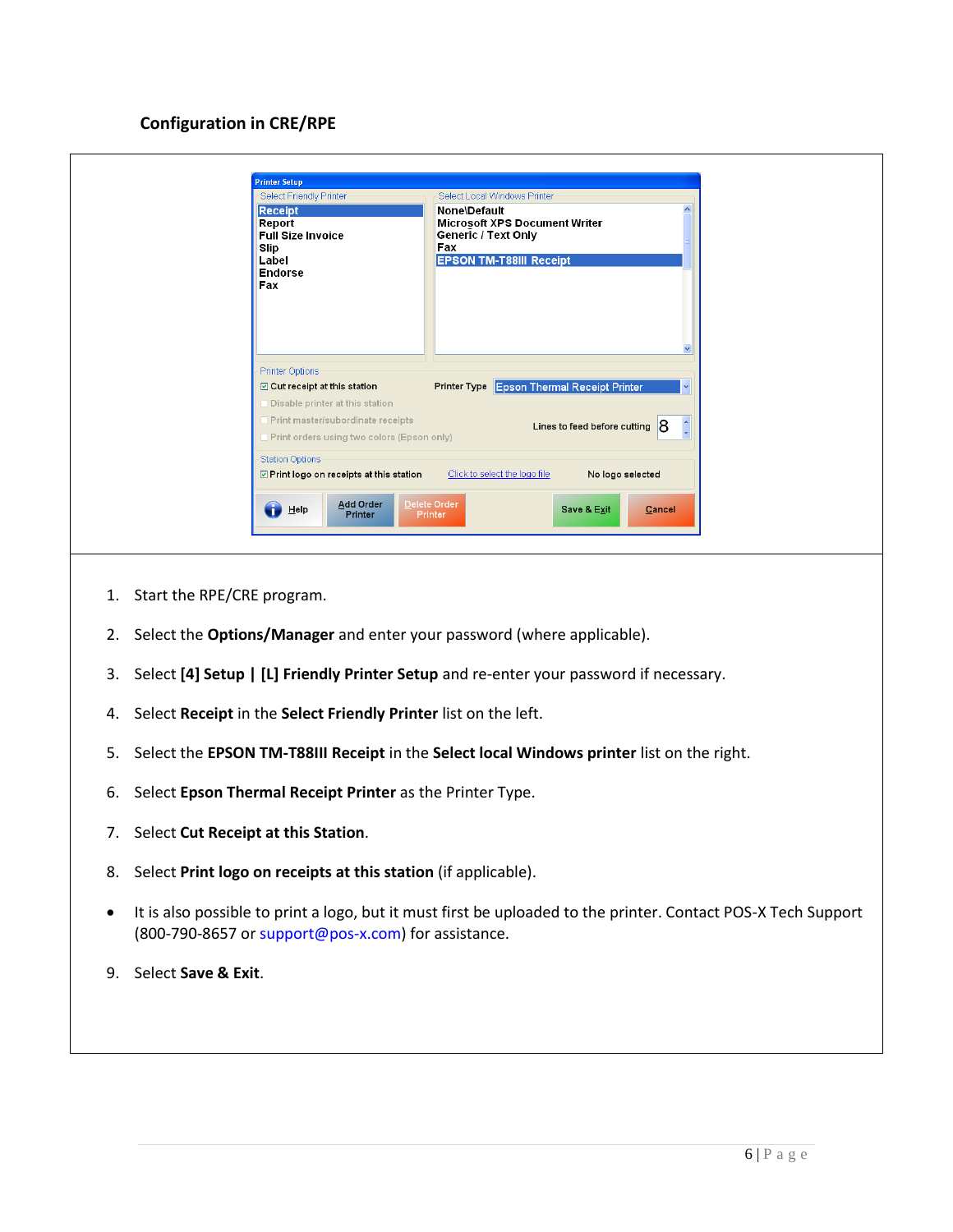| <b>Payment Processing</b><br>Quick-Add<br>Receipt<br>Reports<br><b>Quick Invoicing &amp; Alerts</b><br><b>Restaurant Features</b><br><b>Station Specifics</b><br><b>Touch Screen</b><br><b>System Access</b><br>Page 1 Page 2<br>Page 3<br><b>Pole Display Port</b><br><b>PinPad Port</b><br><b>Weight Scale - Primary</b><br><b>Weight Scale - Secondary</b><br>O None<br>O None<br>O None<br>O None<br>$\bigcirc$ COM1<br>$\bigcirc$ COM1<br>$\bigcirc$ COM1<br>$\bigcirc$ COM <sub>1</sub><br>$\bigcirc$ COM <sub>2</sub><br>$\bigcirc$ COM <sub>2</sub><br>$\bigcirc$ COM <sub>2</sub><br>$\bigcirc$ COM <sub>2</sub><br>$\bigcirc$ COM <sub>3</sub><br>$\bigcirc$ COM <sub>3</sub><br>$\bigcirc$ COM <sub>3</sub><br>$\bigcirc$ COM3<br>$\bigcirc$ COM4<br>$\bigcirc$ COM4<br>$\bigcirc$ COM4<br>$\bigcirc$ COM <sub>4</sub><br>$\bigcirc$ coms<br>$\bigcirc$ COM <sub>5</sub><br>$\bigcirc$ COM <sub>5</sub><br>$\bigcirc$ COM <sub>5</sub><br>$\bigcirc$ USB<br>$\bigcirc$ COM6<br>$\bigcirc$ COM6<br>$\bigcirc$ COM6<br>$\bigcirc$ Other<br>$\bigcirc$ Other<br>$\bigcirc$ Other<br>$\bigcirc$ Other<br>Primary Scale Type<br>Secondary Scale Type<br>PinPad Type<br><b>Pole Display Type</b><br>CAS PD-1 or PD-2<br>CAS PD-1<br>⊙ General<br>$\checkmark$<br>None<br>PinPad Connection<br>◯ Casio / Touch Dynamic<br><b>Cash Drawer</b><br>$\checkmark$<br>USB<br>◯ Virtual(Classic)<br>Default Cash Drawer Port<br>Cash Drawer<br>$\bigcirc$ Posiflex<br>PinPad IP Address<br><b>USB Receipt Printer</b><br>٧<br>⊙Open Default Drawer<br>◯ Toshiba<br>○ Open Employee Drawer<br>$\bigcirc$ opos<br>PinPad IP Port<br>Virtual(New)<br>$\mathbf{0}$<br>OPOS Pole Display<br>Check drawer open status (Epson TM-T88 only)<br>PoleDisplay Port<br><b>NONE</b> |  |
|---------------------------------------------------------------------------------------------------------------------------------------------------------------------------------------------------------------------------------------------------------------------------------------------------------------------------------------------------------------------------------------------------------------------------------------------------------------------------------------------------------------------------------------------------------------------------------------------------------------------------------------------------------------------------------------------------------------------------------------------------------------------------------------------------------------------------------------------------------------------------------------------------------------------------------------------------------------------------------------------------------------------------------------------------------------------------------------------------------------------------------------------------------------------------------------------------------------------------------------------------------------------------------------------------------------------------------------------------------------------------------------------------------------------------------------------------------------------------------------------------------------------------------------------------------------------------------------------------------------------------------------------------------------------------------------------------------------------------------------------------------------------|--|
|                                                                                                                                                                                                                                                                                                                                                                                                                                                                                                                                                                                                                                                                                                                                                                                                                                                                                                                                                                                                                                                                                                                                                                                                                                                                                                                                                                                                                                                                                                                                                                                                                                                                                                                                                                     |  |
|                                                                                                                                                                                                                                                                                                                                                                                                                                                                                                                                                                                                                                                                                                                                                                                                                                                                                                                                                                                                                                                                                                                                                                                                                                                                                                                                                                                                                                                                                                                                                                                                                                                                                                                                                                     |  |
|                                                                                                                                                                                                                                                                                                                                                                                                                                                                                                                                                                                                                                                                                                                                                                                                                                                                                                                                                                                                                                                                                                                                                                                                                                                                                                                                                                                                                                                                                                                                                                                                                                                                                                                                                                     |  |